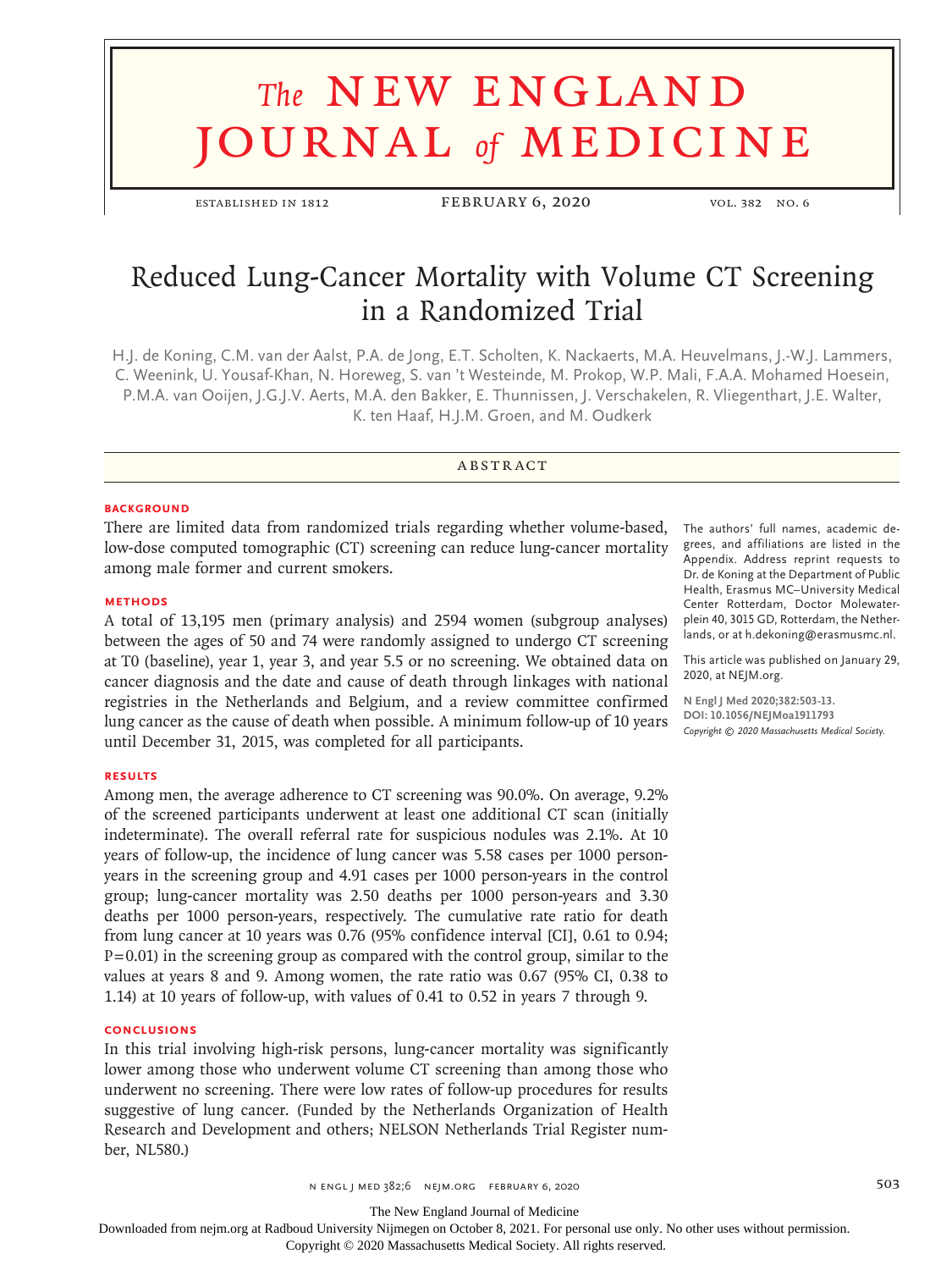*A Quick Take is available at NEJM.org*

UNG CANCER IS THE LEADING CAUSE OF<br>death from cancer worldwide (18.4% of all<br>cancer deaths) and causes more deaths than<br>breast, colorectal, and cervical cancers comung cancer is the leading cause of death from cancer worldwide (18.4% of all cancer deaths) and causes more deaths than bined — cancers for which population-based screening programs exist. $1$  Only 15% of patients with lung cancer are still alive 5 years after diagnosis, because approximately 70% of patients have advanced disease at the time of diagnosis.<sup>2</sup> Although smoking prevalence is decreasing in Western countries, 17 to 28% of adults currently still smoke, and smoking initiation remains substantial in youths.<sup>3</sup> Lung cancer and other tobaccorelated diseases are expected to remain important health problems worldwide for decades.<sup>2,4</sup>

The U.S.-based National Lung Screening Trial (NLST) showed that a strategy of three annual computed tomographic (CT) screenings resulted in 20.0% lower mortality from lung cancer than screening with the use of chest radiography among 53,454 participants at high risk for lung cancer after a median follow-up of 6.5 years, and the trial recently confirmed that mortality at a median follow-up of 5.5 and 6.0 years was as much as 19% lower with CT screening than with chest radiography.5,6 The U.S. Preventive Services Task Force requested an independent review and a modeling study,<sup>7,8</sup> which resulted in the recommendation to annually screen persons 55 to 80 years of age with a smoking history of 30 or more pack-years, who currently smoke or quit smoking within the past 15 years. No other trial of lungcancer screening has yet reported benefits with respect to mortality.<sup>9</sup>

The Dutch–Belgian lung-cancer screening trial (Nederlands–Leuvens Longkanker Screenings Onderzoek [NELSON]), a population-based, randomized, controlled trial initiated in 2000, aimed to show a reduction in lung-cancer mortality of 25% or more with volume-based, low-dose CT lungcancer screening in high-risk male participants at 10 years of follow-up. Here, we report lungcancer incidence, mortality, and the performance of the four screening rounds in the NELSON trial among male participants (main analysis) and female participants (subgroup analyses).

#### Methods

#### **Trial Oversight**

The trial was approved by the Dutch Minister of Health and the medical ethics committee at each

participating site.10 Conceptualization of the trial, funding acquisition, data collection and curation, analysis of the primary outcome, the writing of the first draft of the manuscript, and revision of the manuscript based on review comments were performed by Erasmus MC and University Medical Center Groningen (UMCG). CT screening and follow-up were performed by the four screening sites (UMCG, University Medical Center Utrecht, Spaarne Gasthuis, and University Hospital Leuven). An independent causeof-death committee defined the cause of death for some of the deceased participants (see the Supplementary Appendix, available with the full text of this article at NEJM.org). Data on workup, cancer diagnosis and stage, treatment, vital status, and cause of death were obtained through linkages with the Dutch Center for Genealogic and Heraldic Studies, Statistics Netherlands, and the Dutch Cancer Registry. Primary outcome data were kept confidential until unblinding. None of the funders had any role in the trial design, the collection or analysis of the data, or the writing of the manuscript. The authors vouch for the completeness and accuracy of the data and for the fidelity of the trial to the protocol (available at NEJM.org). No one who is not an author contributed to the writing of the manuscript.

#### **Power Calculation and Eligibility Criteria**

An overview of the previously published power calculation and trial design is available in the Supplementary Appendix.<sup>11-13</sup> The preferred riskbased selection scenario (scenario  $D<sup>11</sup>$ ) required 17,300 to 27,900 participants (current or former smokers [those who had quit ≤10 years ago] who had smoked >15 cigarettes a day for >25 years or >10 cigarettes a day for >30 years) to show a lung-cancer mortality that was lower by 20 to 25% in the screening group than in the control group at 10 years of follow-up, given the following conditions: one-sided testing, based on experience with the European Randomized Study of Screening for Prostate Cancer (two-sided testing was used for the final analyses); 90% power; 95% adherence in the screening group; 5% contamination (i.e., lung-cancer screening) in the control group; and an expected lung-cancer mortality of 3.4 per 1000 person-years without screening at 10 years of follow-up. $11$  Exclusion criteria were patient report of moderate or severe

504 n engl j med 382;6 nejm.org February 6, 2020

The New England Journal of Medicine

Downloaded from nejm.org at Radboud University Nijmegen on October 8, 2021. For personal use only. No other uses without permission.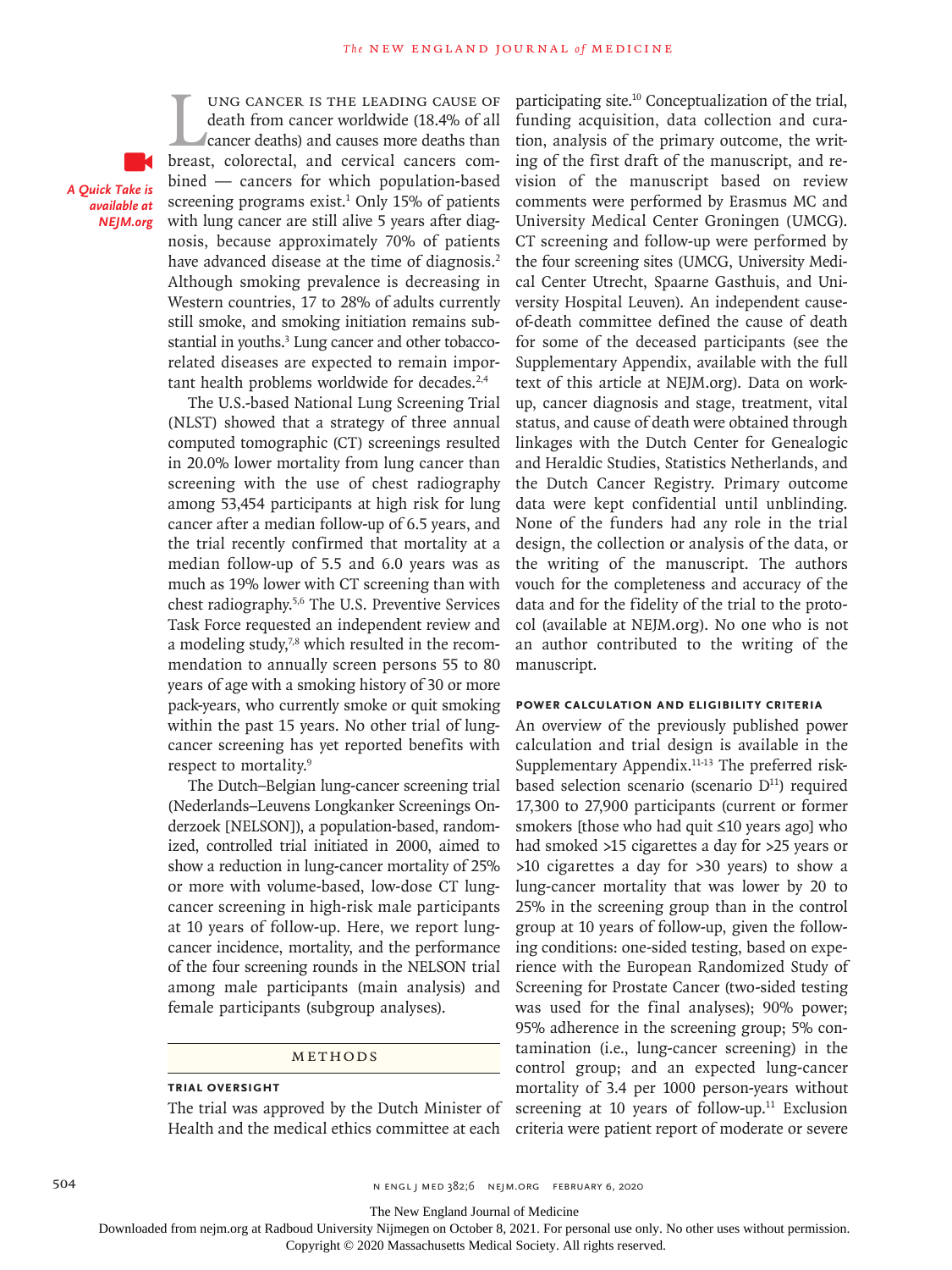health problems and an inability to climb two flights of stairs; a body weight of more than 140 kg; current or past renal cancer, melanoma, or breast cancer; a diagnosis of lung cancer or treatment related to lung cancer within the past 5 years; or a chest CT scan within the past year.11,12 A current smoker was defined as a person who had smoked cigarettes during the last 2 weeks.

The trial focused on men (see the Supplementary Appendix). $11$  At the time of initiation (2000 through 2004), only a small number of women were eligible, because smoking was much less prevalent and much less intensive among women than among men. Because of the importance of the inclusion of women, a sample of high-risk women was approached for participation.

# **Recruitment**

On the basis of population registries, 606,409 persons 50 to 74 years of age who lived in four selected regions in the Netherlands and Belgium were approached with a general questionnaire and brief information about the trial in 2003 (first recruitment) or 2005 (second recruitment) (see the Supplementary Appendix, including Fig. S2).14 A total of 30,959 respondents of the 150,920 who returned questionnaires were eligible. Eligible persons were invited to participate; 15,822 persons (51.1%), who provided written informed consent, underwent the initial randomization (in a 1:1 ratio) from December 2003 through July 2006 (median randomization date, November 2004) (Fig. S7).<sup>11,13,14</sup> After linkage with Statistics Netherlands and the Dutch Center for Genealogic and Heraldic Studies, 30 participants had died after providing informed consent and before the randomization date, which resulted in 15,792 formal participants (13,195 men, 2594 women, and 3 participants with unknown sex) (Table S1).

# **Screening Rounds and Nodule-Management Protocol**

The screening rounds and the nodule-management protocol have been described previously (summarized in Fig.  $S8$ ).<sup>13,15-19</sup> In short, from January 2004 through December 2012, participants in the screening group were invited to undergo four rounds of low-dose CT screening for lung cancer that were performed in the four CT screening sites with intervals of 1, 2, and 2.5 years.

For CT screening, low-dose 16-multidetector or, in later rounds, 64-multidetector CT systems were used to acquire isotropic volume data, without administration of contrast medium. Apart from local readings, all images were analyzed centrally at UMCG with the use of semiautomated software (LungCare, version Somaris/5 VA70C-W, Siemens Medical Solutions). The analysis included the semiautomated segmentation of nodules and determination of the nodule volume.<sup>20</sup> If the software was not able to segment a nodule accurately, the volume was corrected manually by the radiologist.21 Depending on the volume and volume-doubling time, a screening could be negative, indeterminate, or positive (Fig. S8). Participants in the control group underwent no screening.

#### **Follow-up Data**

Follow-up data were retrieved from national linkages at approximately 5, 7, and 10 to 11 years of complete follow-up. A total of 18 persons (13 men and 5 women) could not be linked, because a digital consent form could not be retrieved. Population data were available regarding randomization date, sex, date of lung-cancer diagnosis, and date and cause of death for all deceased Belgian persons up to December 2013 and September 2018 through linkages in January 2016 and October 2018, respectively.

#### **Cause-of-Death Review**

The primary outcome of the NELSON trial was lung cancer–specific mortality. A clinical expert committee was formed to assign the cause of death by an evaluation process using a flow chart and predetermined criteria.<sup>22</sup> A total of 296 completed and blinded medical files of 426 deceased Dutch male patients with lung cancer (69.5%) were reviewed and compared with official death certificates (cutoff, 10 years of followup or December 31, 2015). The overall concordance among members of the expert committee was 86.1%. The sensitivity and specificity of the official death certificate were 92.6% and 98.8%, respectively.23 Death from lung cancer was considered valid only if the expert committee had concluded that lung cancer was the cause of death. The international mortality advisory committee deemed possible biases to be relatively small and agreed on further use of official statistics for the primary outcome, if lung cancer as

The New England Journal of Medicine

Downloaded from nejm.org at Radboud University Nijmegen on October 8, 2021. For personal use only. No other uses without permission.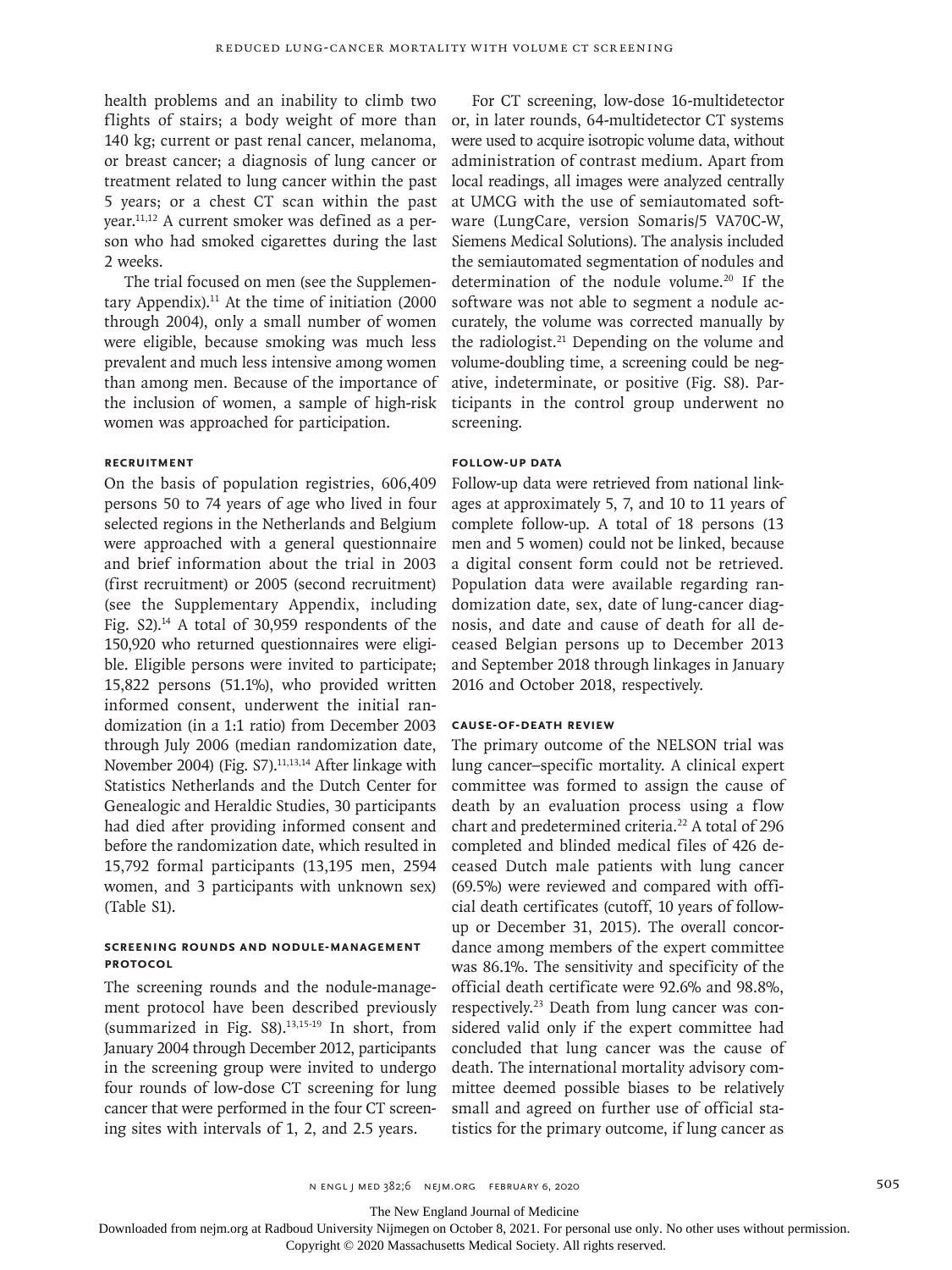registry for vital statistics.

# **Statistical Analysis**

The primary analysis of the trial consisted of a comparison of lung-cancer mortality between the screening group and the control group (main analysis, men; subanalyses, women), according to the intention-to-screen principle. Specifically, the rate ratio for death from lung cancer was compared between the two groups; the rate ratio was derived as the ratio of event rates, under the assumption of a Poisson distribution for the number of events (two-sided test). Secondary analyses compared all-cause mortality and the incidence of first recorded diagnosis of lung cancer between the two groups. The date of censoring of data for first recorded lung cancer, death from lung cancer, and death from any cause was December 31, 2015, or 10 years of follow-up since randomization (whichever came first). Event rates were defined as the ratio of the number of events to the person-years at risk for the event. For the incidence of first recorded lung cancer, person-years were measured from the time of randomization to the date of diagnosis of lung cancer, death, or censoring of data (whichever came first); for mortality, personyears were measured from the time of randomization to the date of death or censoring of data (whichever came first). Previously published definitions are summarized in the Supplementary Appendix.<sup>13,15,16</sup>

Continuous variables are presented as means and standard deviations (normal distribution) or as medians, interquartile ranges, and ranges (skewed distribution). Differences in distributions of baseline characteristics of participants in the screening group and participants in the control group were analyzed with the use of Pearson's chi-square test for nominal or categorical variables and the Mann–Whitney test for ordinal or continuous variables with a nonnormal distribution. Analyses were performed with the use of Stata software, R statistical packages, and SPSS software, version 25. Exact methods were used to calculate confidence intervals for the rate ratios. P values were calculated with the use of two-sided exact tests; a P value of less than 0.05 was considered to indicate statistical significance. No corrections for multiple comparisons were included. Missing data for the pri-

the cause of death was recorded in the national mary outcome were negligible owing to the linkages with the national registries (>98% coverage).

#### **RESULTS**

**Baseline Characteristics of Male Participants** A total of 13,195 male participants were randomly assigned to either the screening group (6583 men) or the control group (6612 men). Baseline characteristics did not differ significantly between the two groups, except for duration of smoking (Table 1). At randomization, the median age of the male participants was 58 years in each group (interquartile range, 55 to 63 in the screening group and 54 to 63 in the control group), with a median smoking history of 38.0 pack-years (interquartile range, 29.7 to 49.5) in each group. Overall, 44.9% of the male participants were former smokers.

# **Screening Results in Male Participants**

In total, 22,600 CT scans were performed, and screening uptake was on average 90.0% (95% confidence interval [CI], 76.9 to 95.8) (Table 2). In 9.2% of the scans (2069 of 22,600), an indeterminate screening test required a repeat CT scan to calculate volume-doubling time before the final screening-test outcome could be defined. At baseline, the percentage of indeterminate tests was highest (19.7%), after which it decreased to between 1.9% and 6.7% at year 1 through year 5.5. In follow-up rounds, 55% of new nodules resolved.<sup>24</sup> Finally, 467 of 22,600 CT scans (2.1%) were test-positive and required further workup by the pulmonologist, leading to 203 screening-detected lung cancers. The overall positive predictive value of a positive screening test was 43.5%. This means that 264 of 22,600 screened participants over all rounds (1.2%) had a false positive test. No adverse events were reported. After a positive screening test, the national guidelines for treatment of lung cancer were applied by the local hospitals.

# **Lung Cancer in Male Participants**

Figure 1A shows the cumulative incidence of lung cancer according to follow-up period and trial group. (Results for lung cancer of stage III or higher are provided in Fig. S5.) At 10-year follow-up, the cumulative incidence of lung cancer was 5.58 cases per 1000 person-years (341 lung cancers with a known date of diagnosis)

The New England Journal of Medicine

Downloaded from nejm.org at Radboud University Nijmegen on October 8, 2021. For personal use only. No other uses without permission.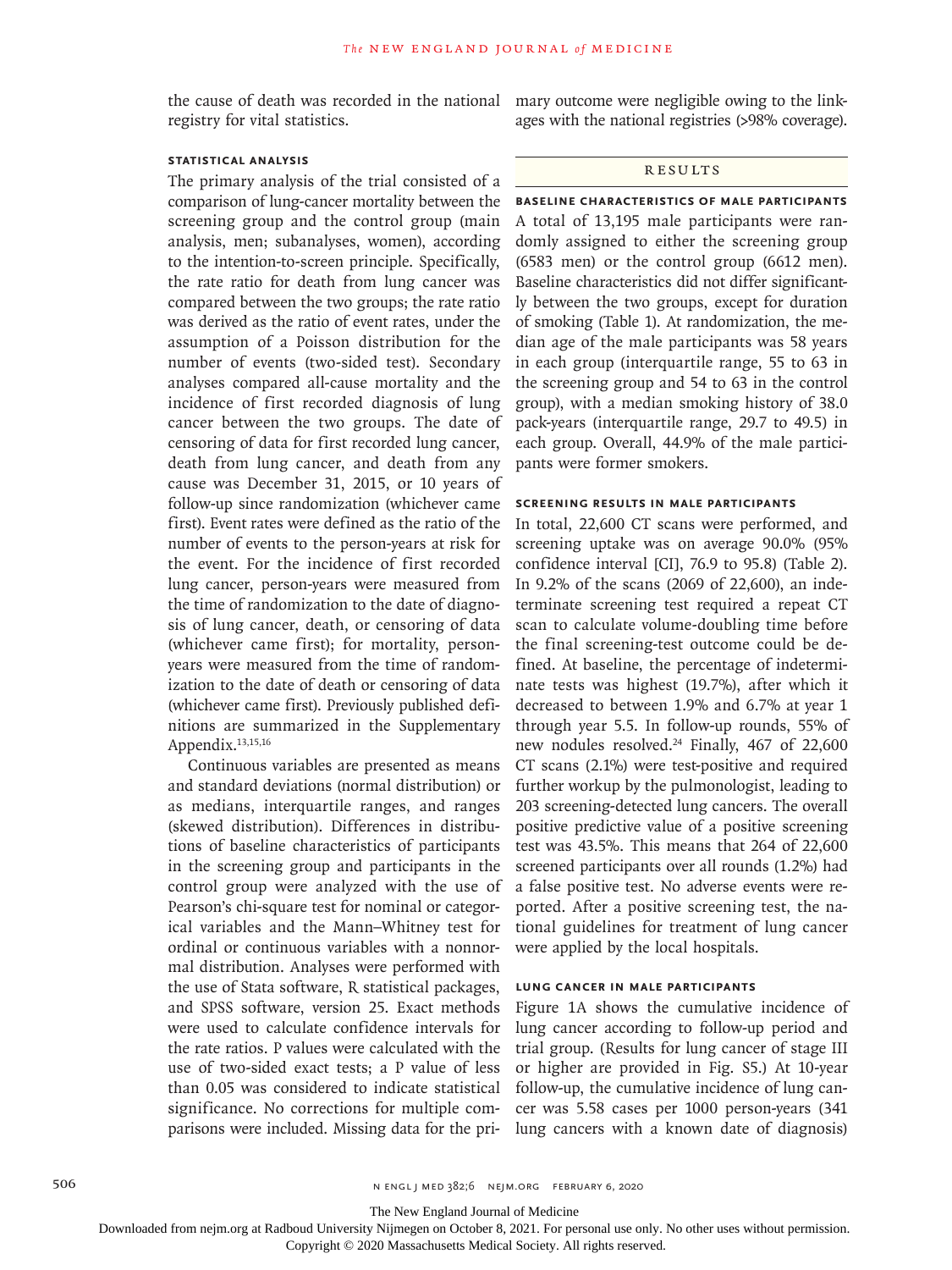| Table 1. Baseline Characteristics of the Male Participants at Randomization.* |                                        |                                      |  |  |
|-------------------------------------------------------------------------------|----------------------------------------|--------------------------------------|--|--|
|                                                                               |                                        |                                      |  |  |
| Characteristic                                                                | <b>Screening Group</b><br>$(N = 6583)$ | <b>Control Group</b><br>$(N = 6612)$ |  |  |
| Age                                                                           |                                        |                                      |  |  |
| Median (IQR) - yr                                                             | $58(55-63)$                            | $58(54-63)$                          |  |  |
| Range - yr                                                                    | $46 - 76$                              | $34 - 89$                            |  |  |
| Distribution - no./total no. (%) +                                            |                                        |                                      |  |  |
| $<$ 50 yr                                                                     | $3/6560$ (<0.1)                        | 6/6571(0.1)                          |  |  |
| 50-54 yr                                                                      | 1611/6560 (24.6)                       | 1694/6571 (25.8)                     |  |  |
| 55-59 yr                                                                      | 2226/6560 (33.9)                       | 2231/6571 (34.0)                     |  |  |
| 60-64 yr                                                                      | 1554/6560 (23.7)                       | 1475/6571 (22.4)                     |  |  |
| 65-69 yr                                                                      | 797/6560 (12.1)                        | 781/6571 (11.9)                      |  |  |
| 70-74 yr                                                                      | 329/6560 (5.0)                         | 337/6571 (5.1)                       |  |  |
| $\geq 75$ yr                                                                  | 40/6560 (0.6)                          | 47/6571 (0.7)                        |  |  |
| Pack-yr of smoking;                                                           |                                        |                                      |  |  |
| Median (IQR)                                                                  | 38.0 (29.7-49.5)                       | 38.0 (29.7-49.5)                     |  |  |
| Range                                                                         | $0.4 - 159.5$                          | $1.3 - 156.0$                        |  |  |
| Cigarettes smoked per day - no./total no. (%)                                 |                                        |                                      |  |  |
| $\leq 10$                                                                     | 20/6565(0.3)                           | 18/6596 (0.3)                        |  |  |
| $11 - 15$                                                                     | 1470/6565 (22.4)                       | 1437/6596 (21.8)                     |  |  |
| $16 - 20$                                                                     | 1859/6565 (28.3)                       | 1859/6596 (28.2)                     |  |  |
| $21 - 25$                                                                     | 1732/6565 (26.4)                       | 1779/6596 (27.0)                     |  |  |
| $26 - 30$                                                                     | 669/6565 (10.2)                        | 723/6596 (11.0)                      |  |  |
| $31 - 40$                                                                     | 454/6565 (6.9)                         | 437/6596 (6.6)                       |  |  |
| $>40$                                                                         | 361/6565 (5.5)                         | 343/6596 (5.2)                       |  |  |
| Duration of smoking - no./total no. (%)                                       |                                        |                                      |  |  |
| ≤25 yr                                                                        | 25/6563(0.4)                           | 21/6594(0.3)                         |  |  |
| $26 - 30$ yr                                                                  | 657/6563 (10.0)                        | 722/6594 (10.9)                      |  |  |
| $31 - 35$ yr                                                                  | 1652/6563 (25.2)                       | 1700/6594 (25.8)                     |  |  |
| 36-40 yr                                                                      | 2030/6563 (30.9)                       | 2105/6594 (31.9)                     |  |  |
| $41 - 45$ yr                                                                  | 1451/6563 (22.1)                       | 1317/6594 (20.0)                     |  |  |
| $\geq 45$ yr                                                                  | 748/6563 (11.4)                        | 729/6594 (11.1)                      |  |  |
| Age at initiation of smoking - no./total no. (%)                              |                                        |                                      |  |  |
| $<$ 15 yr                                                                     | 1153/6560 (17.6)                       | 1141/6588 (17.3)                     |  |  |
| 15-29 yr                                                                      | 5376/6560 (82.0)                       | 5407/6588 (82.1)                     |  |  |
| $\geq$ 30 yr                                                                  | 31/6560(0.5)                           | 40/6588 (0.6)                        |  |  |
| Smoking status - no./total no. (%)                                            |                                        |                                      |  |  |
| Current                                                                       | 3643/6566 (55.5)                       | 3611/6595 (54.8)                     |  |  |
| Former                                                                        | 2923/6566 (44.5)                       | 2984/6595 (45.2)                     |  |  |
| Years since cessation of smoking - no./total no. (%)                          |                                        |                                      |  |  |
| $<$ l                                                                         | 489/2908 (16.8)                        | 493/2963 (16.6)                      |  |  |
| $1 - 5$                                                                       | 1316/2908 (45.3)                       | 1334/2963 (45.0)                     |  |  |
| $6 - 10$                                                                      | 1054/2908 (36.2)                       | 1096/2963 (37.0)                     |  |  |
| $>10$                                                                         | 49/2908 (1.7)                          | $40/2963$ (1.3)                      |  |  |

\* Percentages may not total 100 because of rounding. IQR denotes interquartile range.

† The trial was designed for persons 50 to 74 years of age. Some men who were younger or older than the birth cohort that was approached underwent randomization and were included in the analysis.

‡ Some men who had a lower smoking history than the inclusion criterion underwent randomization and were included in the analysis.

The New England Journal of Medicine

Downloaded from nejm.org at Radboud University Nijmegen on October 8, 2021. For personal use only. No other uses without permission.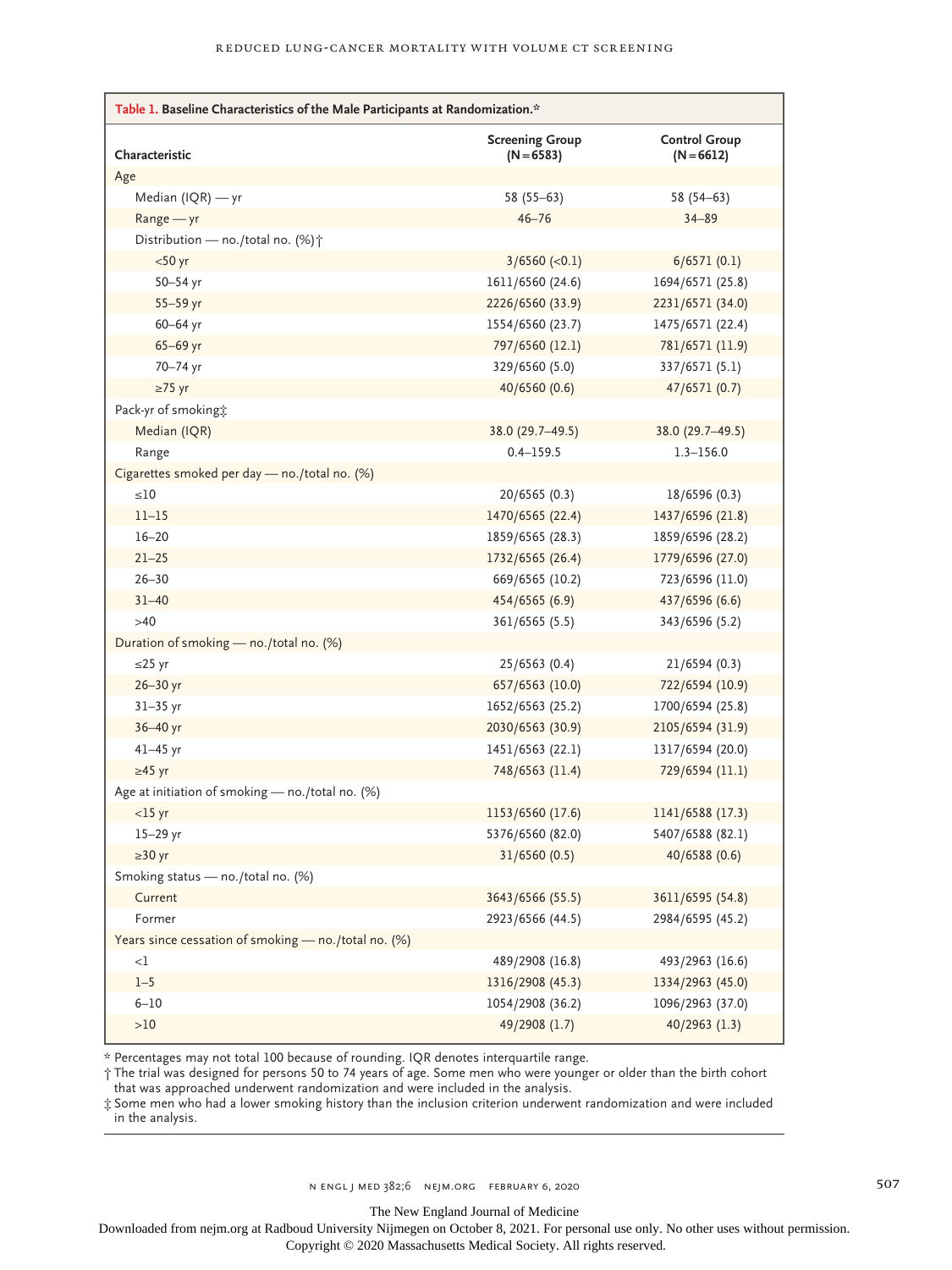| Table 2. Screening-Test Results in Each Screening Round for Male Participants in the Screening Group. |                               |                                 |                               |                      |                             |                                        |
|-------------------------------------------------------------------------------------------------------|-------------------------------|---------------------------------|-------------------------------|----------------------|-----------------------------|----------------------------------------|
| Screening                                                                                             | <b>Screening Uptake</b>       |                                 | <b>Indeterminate Test</b>     | <b>Positive Test</b> | Detection of Lung<br>Cancer | <b>Positive</b><br>Predictive<br>Value |
|                                                                                                       | Men Eligible for<br>Screening | Men Undergoing<br>Randomization |                               |                      |                             |                                        |
|                                                                                                       |                               |                                 | number/total number (percent) |                      |                             | percent                                |
| Round 1                                                                                               | 6309/6583 (95.8)              | 6309/6583 (95.8)                | 1241/6309 (19.7)              | 147/6309 (2.3)       | 56/6309 (0.9)               | 38.1                                   |
| Round 2                                                                                               | 6086/6459 (94.2)              | 6086/6583 (92.5)                | 357/6086 (5.9)                | 95/6086 (1.6)        | 45/6086 (0.7)               | 47.4                                   |
| Round 3                                                                                               | 5768/6285 (91.8)              | 5768/6583 (87.6)                | 385/5768 (6.7)                | 136/5768 (2.4)       | $65/5758$ (1.1)             | 47.8                                   |
| Round 4                                                                                               | 4437/5771 (76.9)              | 4437/6583 (67.4)                | 86/4437 (1.9)                 | 89/4437 (2.0)        | 37/4437 (0.8)               | 41.6                                   |
| Total                                                                                                 | 22,600/25,098 (90.0)          | 22,600/26,332 (85.8)            | 2069/22,600 (9.2)             | 467/22,600 (2.1)     | 203/22,600 (0.9)            | 43.5                                   |



# **Figure 1. Lung-Cancer Incidence and Lung-Cancer Mortality among Male Participants.**

Panel A shows the cumulative lung-cancer incidence (per 1000 person-years) according to follow-up year since randomization. Panel B shows the cumulative lung-cancer mortality (per 1000 person-years) according to follow-up year since randomization. Cause of death (with known date of lung-cancer diagnosis) was defined by the cause-of-death committee, if available, or by

among male participants in the screening group and 4.91 cases per 1000 person-years (304 lung cancers with a known date of diagnosis) among those in the control group (rate ratio, 1.14; 95% CI, 0.97 to 1.33). A total of 59.0% (203 of 344) of all lung cancers in the screening group were detected on screening (Table 3), and 12.8% (44 of 344) were interval cancers. Screening-detected lung cancers were substantially more often diagnosed in stage IA or IB (58.6%), whereas only 14.2% (screening group) and 13.5% (control group) of the participants with non–screeningdetected lung cancers received a diagnosis in stage IA or IB. Stage IV cancer was diagnosed in almost half the participants with non–screeningdetected lung cancers (51.8% in the screening group and 45.7% in the control group), whereas only 9.4% of the screening-detected lung cancers were diagnosed in stage IV. Most (screeningdetected) lung cancers were adenocarcinomas (52.0% in the screening group and 43.8% in the control group).

# **Mortality**

At 10 years of follow-up, 156 men with a known date of lung-cancer diagnosis in the screening group and 206 in the control group had died from lung cancer (2.50 deaths per 1000 personyears and 3.30 deaths per 1000 person-years, respectively), which resulted in a cumulative rate ratio for death from lung cancer of 0.76 (95% CI, 0.61 to 0.94;  $P=0.01$ ). Similar rate ratios, which differed significantly between the two groups, were observed at years 8, 9, and 11 (Fig. 1 and

508 n engl j med 382;6 nejm.org February 6, 2020

The New England Journal of Medicine

Downloaded from nejm.org at Radboud University Nijmegen on October 8, 2021. For personal use only. No other uses without permission.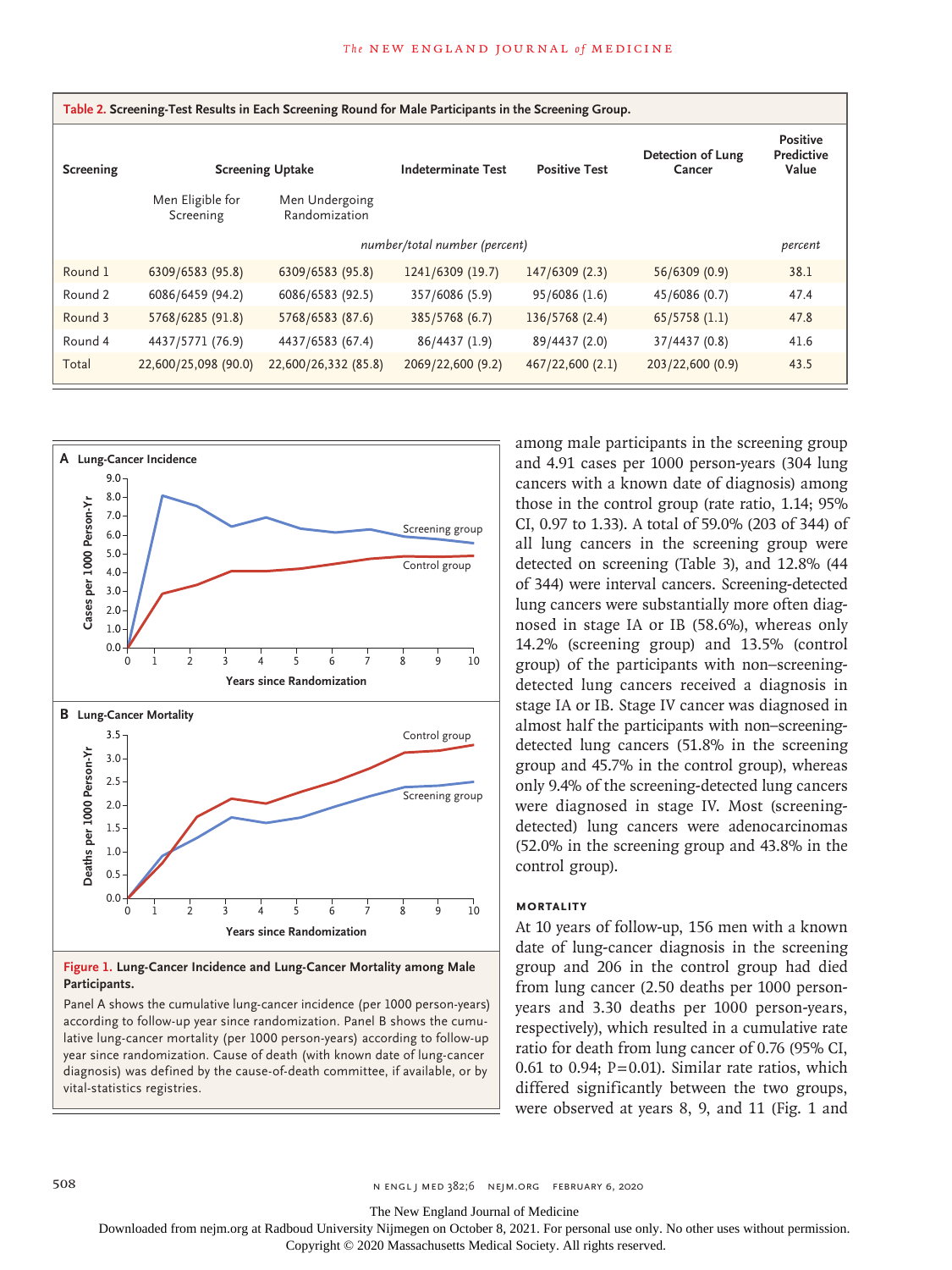| Variable                |                                                               | <b>Screening Group</b>                             |                                   | <b>Control Group</b>              |  |
|-------------------------|---------------------------------------------------------------|----------------------------------------------------|-----------------------------------|-----------------------------------|--|
|                         | Screening-Detected<br>Lung Cancer<br>$(N = 203)$ <sup>+</sup> | Non-Screening-Detected<br>Lung Cancer<br>$(N=141)$ | Any<br>Lung Cancer<br>$(N = 344)$ | Any<br>Lung Cancer<br>$(N = 304)$ |  |
|                         |                                                               | number of participants (percent)                   |                                   |                                   |  |
| <b>Stage</b>            |                                                               |                                                    |                                   |                                   |  |
| IA                      | 95 (46.8)                                                     | 10(7.1)                                            | 105 (30.5)                        | 21(6.9)                           |  |
| B                       | 24 (11.8)                                                     | 10(7.1)                                            | 34(9.9)                           | 20(6.6)                           |  |
| <b>IIA</b>              | 8(3.9)                                                        | 4(2.8)                                             | 12(3.5)                           | 13(4.3)                           |  |
| IIB                     | 11(5.4)                                                       | 6(4.3)                                             | 17(4.9)                           | 17(5.6)                           |  |
| <b>IIIA</b>             | 20(9.9)                                                       | 14(9.9)                                            | 34 (9.9)                          | 43 (14.1)                         |  |
| <b>IIIB</b>             | 13(6.4)                                                       | 14(9.9)                                            | 27(7.8)                           | 34 (11.2)                         |  |
| IV                      | 19(9.4)                                                       | 73 (51.8)                                          | 92(26.7)                          | 139 (45.7)                        |  |
| Unknown                 | 13(6.4)                                                       | 10(7.1)                                            | 23(6.7)                           | 17(5.6)                           |  |
| Histologic type;        |                                                               |                                                    |                                   |                                   |  |
| Adenocarcinoma          | 123(60.6)                                                     | 56 (39.7)                                          | 179 (52.0)                        | 133(43.8)                         |  |
| Squamous-cell carcinoma | 39 (19.2)                                                     | 38 (27.0)                                          | 77 (22.4)                         | 94 (30.9)                         |  |
| Small-cell carcinoma    | 13(6.4)                                                       | 27(19.1)                                           | 40(11.6)                          | 46 (15.1)                         |  |
| <b>NSCLC</b>            | 8(3.9)                                                        | 8(5.7)                                             | 16(4.7)                           | 13(4.3)                           |  |
| Other                   | 20(9.9)                                                       | 12(8.5)                                            | 32(9.3)                           | 18(5.9)                           |  |

**Table 3. Lung-Cancer Stage and Histologic Type of All First-Detected Lung Cancers in Male Participants at 10 Years of Follow-up** 

\* Percentages may not total 100 because of rounding. NSCLC indicates non–small-cell lung carcinoma.

† Data on three screening-detected lung cancers were not available in the national cancer registry (date of diagnosis unknown).

‡ Cases of lung cancer were classified into five main histologic types: adenocarcinoma, squamous-cell carcinoma, small-cell carcinoma, non– small-cell carcinoma, and other (*International Classification of Diseases for Oncology*, third edition).25 The exact classification in subgroups is presented in Table S12.

Table S3). Table 4 shows the causes of death in the two groups. All-cause mortality at 10 years of follow-up was 13.93 deaths per 1000 personyears among male participants in the screening group and 13.76 deaths per 1000 person-years among those in the control group (rate ratio, 1.01; 95% CI, 0.92 to 1.11).

Analyses of data from the small subsample of (Table S2). women (with a known date of lung-cancer diagnosis) showed a rate ratio for death from lung cancer of 0.67 (95% CI, 0.38 to 1.14) at 10 years of follow-up. The rate ratio was 0.46 (95% CI, 0.21 to 0.96) at 7 years, 0.41 (95% CI, 0.19 to 0.84) at 8 years, and 0.52 (95% CI, 0.28 to 0.94) at 9 years.

# **Sensitivity Analyses**

the rate ratio for death from lung cancer NLST-eligible men.

among male participants was 0.78 (95% CI, 0.63 to 0.95). After 10 years of follow-up, the subgroup of men 50 to 54 years of age — not included in the NLST — had a rate ratio of 0.85 (95% CI, 0.48 to 1.50). The subgroup of men 65 to 69 years of age had the lowest rate ratio of any age group, at 0.59 (95% CI, 0.35 to 0.98)

At the 11-year follow-up (up to December 2016), trial and 0.81 (95% CI, 0.63 to 1.04) among Approximately 50% of the participants in the NELSON trial met the eligibility criteria of the NLST. Among NLST-eligible men, the rate ratio at 10 years of follow-up was 0.82 (95% CI, 0.64 to 1.05). If all deaths from lung cancer, with no restriction regarding known date of diagnosis, were included, the rate ratio would be 0.76 (95% CI, 0.62 to 0.94) among all men in the NELSON

n engl j med 382;6 nejm.org February 6, 2020 509

The New England Journal of Medicine

Downloaded from nejm.org at Radboud University Nijmegen on October 8, 2021. For personal use only. No other uses without permission.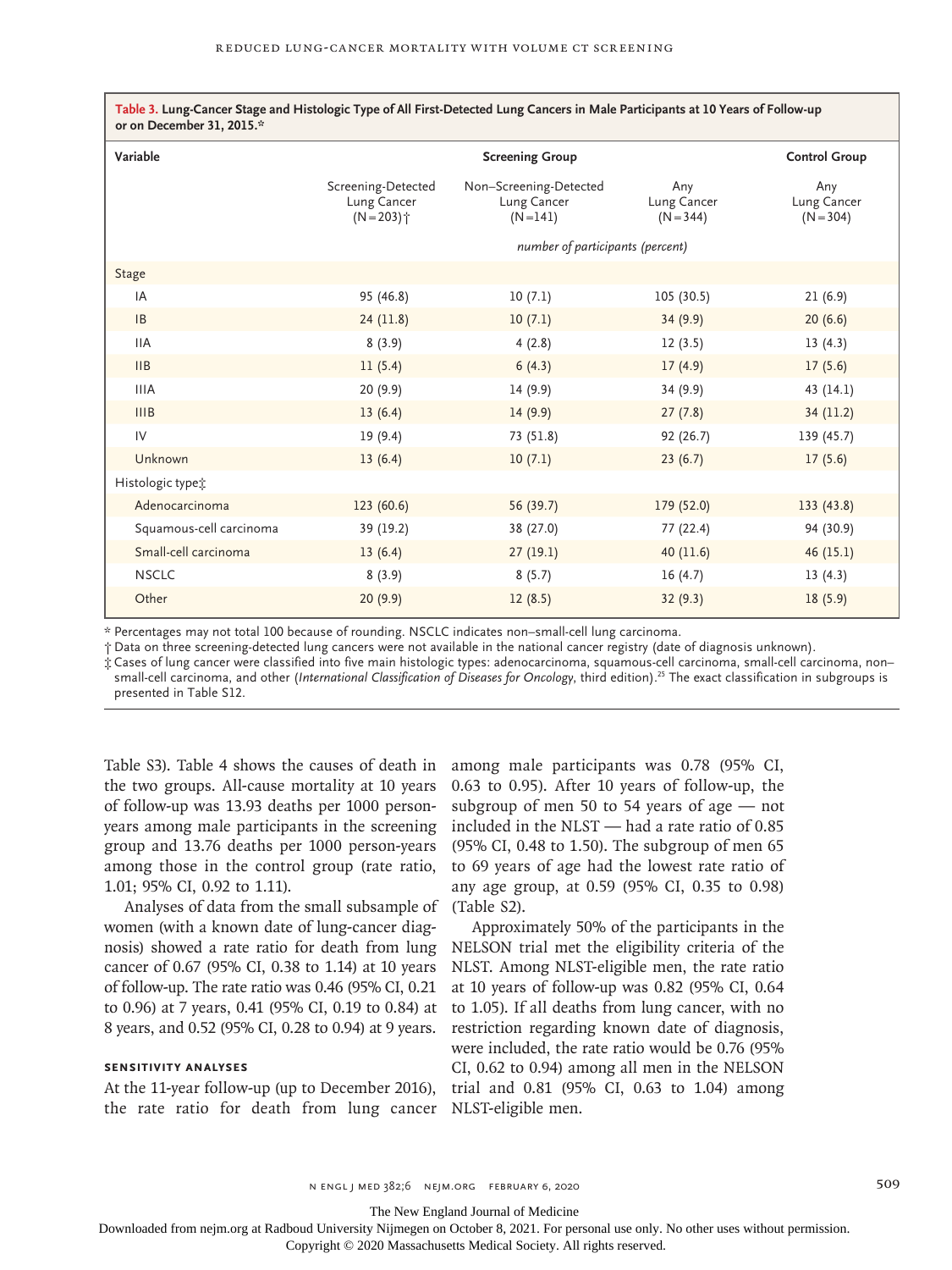| Table 4. Cause of Death of Deceased Male Participants at 10 Years of Follow-up or until the Data-Cutoff Date of December 31, 2015.* |                                       |                                     |                       |                               |  |
|-------------------------------------------------------------------------------------------------------------------------------------|---------------------------------------|-------------------------------------|-----------------------|-------------------------------|--|
| Variable                                                                                                                            | <b>Screening Group</b><br>$(N = 868)$ | <b>Control Group</b><br>$(N = 860)$ | Total<br>$(N = 1728)$ | <b>Rate Ratio</b><br>(95% CI) |  |
|                                                                                                                                     |                                       | number (percent)                    |                       |                               |  |
| Cause of death - no. (%)                                                                                                            |                                       |                                     |                       |                               |  |
| Lung cancer                                                                                                                         | 160(18.4)                             | 210 (24.4)                          | 370 (21.4)            | $0.76(0.62 - 0.94)$           |  |
| No lung cancer after cause-of-death review,<br>no other specification                                                               | 6(0.7)                                | 11(1.3)                             | 17(1.0)               | $0.55(0.17-1.61)$             |  |
| Other neoplasm                                                                                                                      | 318 (36.6)                            | 289 (33.6)                          | 607 (35.1)            | $1.10(0.94 - 1.30)$           |  |
| Cardiovascular disease                                                                                                              | 189 (21.8)                            | 181 (21.0)                          | 370 (21.4)            | $1.05(0.85 - 1.29)$           |  |
| Respiratory disease                                                                                                                 | 42 (4.8)                              | 43 (5.0)                            | 85(4.9)               | $0.98(0.62 - 1.53)$           |  |
| Symptoms, signs, and abnormal clinical and<br>laboratory findings, not elsewhere classified                                         | 37(4.3)                               | 20(2.3)                             | 57(3.3)               | $1.86(1.05-3.37)$             |  |
| Diseases of the digestive system                                                                                                    | 30(3.5)                               | 21(2.4)                             | 51(3.0)               | $1.43(0.79 - 2.63)$           |  |
| External causes of illness and death                                                                                                | 24(2.8)                               | 19(2.2)                             | 43(2.5)               | $1.27(0.67 - 2.45)$           |  |
| Endocrine, nutritional, and metabolic diseases                                                                                      | 21(2.4)                               | 9(1.0)                              | 30(1.7)               | $2.34(1.03 - 5.80)$           |  |
| Diseases of the nervous system                                                                                                      | 9(1.0)                                | 19(2.2)                             | 28(1.6)               | $0.48(0.19-1.10)$             |  |
| Other cause of death                                                                                                                | 26(3.0)                               | 28(3.3)                             | 54(3.1)               | $0.93(0.52 - 1.65)$           |  |
| Unknown                                                                                                                             | 6(0.7)                                | 10(1.2)                             | 16(0.9)               | $0.60(0.18-1.83)$             |  |
| Total person-yr at risk                                                                                                             | 62,298                                | 62,484                              | 124,782               |                               |  |
| All-cause mortality - deaths per 1000 person-yr                                                                                     | 13.93                                 | 13.76                               | 13.85                 | $1.01(0.92 - 1.11)$           |  |
| * Percentages may not total 100 because of rounding.                                                                                |                                       |                                     |                       |                               |  |

Discussion

In the NELSON trial, volume CT lung-cancer screening of high-risk former and current smokers, with the introduction of growth-rate assessment as an imaging biomarker for indeterminate tests, resulted in low referral rates for additional assessments and substantially lower lung-cancer mortality (in both sexes) than no screening, despite screening intervals that increased over time. Adherence to CT screening was very high; at least 87.6% of the male participants underwent three screenings. In line with the mortality outcomes, volume CT screening in the NELSON trial has led to a substantial shift to lower-stage cancers at the time of diagnosis as well as to more frequent eligibility for curative treatment (mainly surgical).<sup>26</sup> Because only modest differences were found between participants and eligible nonrespondents, $14$  we expect the results to be highly generalizable.

In the small subsample of women, the effects of screening on lung-cancer mortality were consistently more favorable. Post hoc analyses from

the NLST also showed weak evidence of a differential effect size according to sex and histologic type.<sup>27</sup> In addition, the recently reported rate ratio for death from lung cancer among participants in the low-dose CT group as compared with those in the chest-radiography group in the NLST was 0.95 (95% CI, 0.83 to 1.10) among men and 0.80 (95% CI, 0.66 to 0.96) among women (dilution-adjusted analysis).<sup>6</sup> Recently, the German Lung Cancer Screening Intervention Trial showed a significant benefit with respect to lung-cancer mortality in the small subgroup of women who were invited to undergo screening (hazard ratio, 0.31; 95% CI, 0.10 to 0.96).28 These outcome data are also consistent with differences between the sexes in the screening-detectable preclinical period (i.e., the period in which the lung cancer is detectable through CT screening but has not yet clinically manifested itself through symptoms).<sup>29</sup> Ad hoc analyses of data from male participants in the NELSON trial who met the eligibility criteria of the NLST (although not powered and with overlapping confidence intervals) suggest more favorable

510 **S10** N ENGL J MED 382;6 NEJM.ORG FEBRUARY 6, 2020

The New England Journal of Medicine

Downloaded from nejm.org at Radboud University Nijmegen on October 8, 2021. For personal use only. No other uses without permission.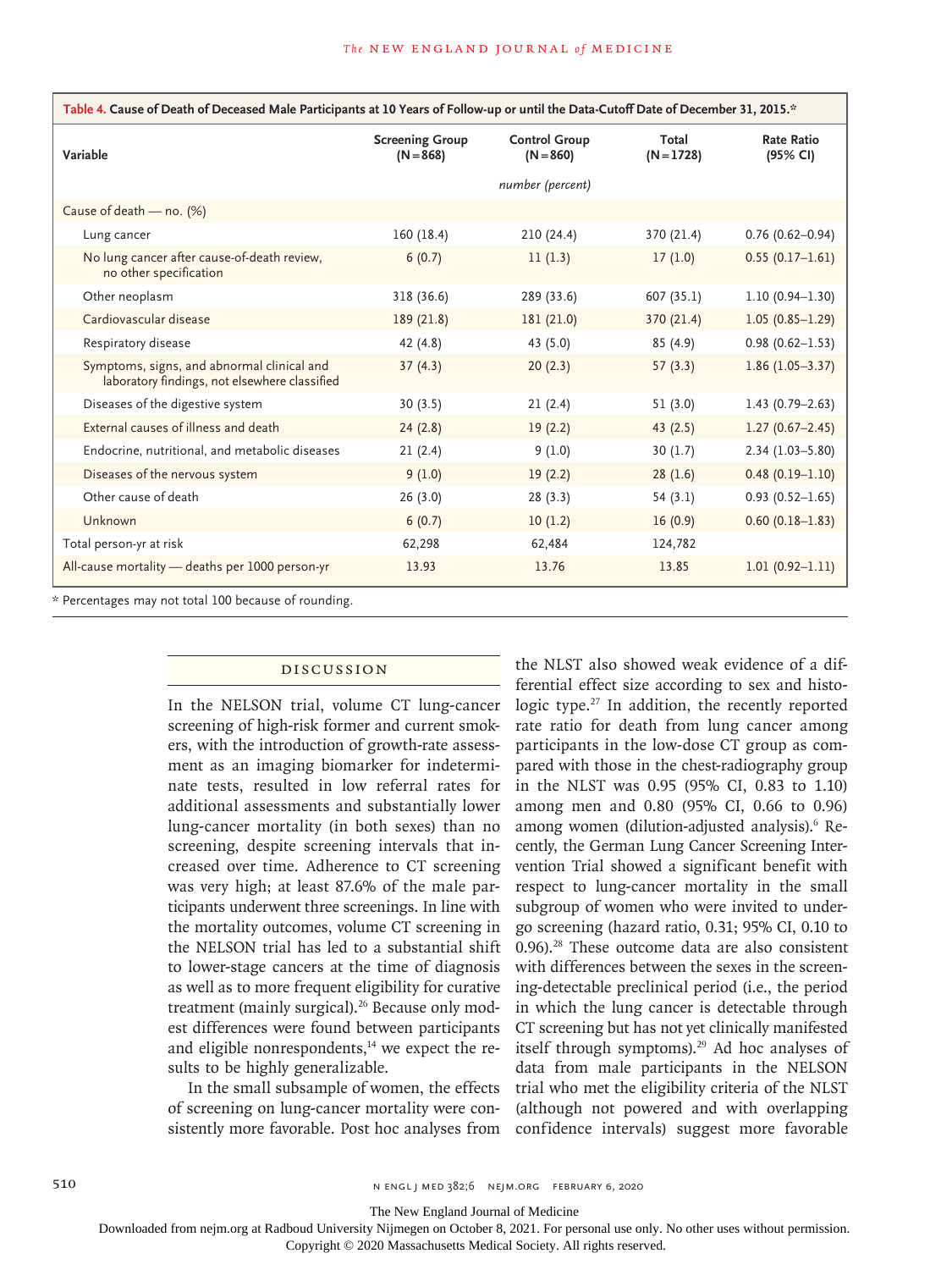effects on lung-cancer mortality than in the NLST, despite lower referral rates for suspicious lesions. Important differences were seen in screening results at baseline in the NELSON trial (volume-based nodule-management protocol) as compared with the NLST (diameter-based nodule-management protocol): the percentage of patients with a positive test was 2.1% in the NELSON trial and 24% in the NLST, and the positive predictive value was 43.5% and 3.8%, respectively.5

At baseline, participants in the screening group reported a longer duration of smoking than those in the control group but the same number of pack-years. Furthermore, smoking behavior was similar (intention-to-treat analyses) in the two groups after 2 years of follow-up. $30$ Bias in screening effect in favor of the screening group is therefore not expected. The NELSON trial was not powered to show a possible favorable difference in all-cause mortality (expected within the range of 2.5%), because it would have required unrealistic sample sizes.<sup>31</sup> Comparisons of other causes of death showed no meaningful differences between the screening group and the control group.

Concerns have been raised about the potential for overdiagnosis in lung-cancer screening. Excess-incidence analysis of data from the NLST estimated an upper boundary of overdiagnosis risk of 18.5%.32 In the NELSON trial, an excess of 40 cases (344 vs. 304) was found among the male participants in the screening group 10 years after randomization (4.5 years after the final screening round), which suggests an excess-incidence overdiagnosis rate of 19.7% (bootstrapped 95% CI, −5.2 to 41.6) for screening-detected cases. However, extending the follow-up to 11 years after randomization (5.5 years after the final screening round) reduced the number of excess cases to 18, yielding an excess-incidence overdiagnosis rate of 8.9% (bootstrapped 95% CI, −18.2 to 32.4) for screening-detected cases. This is in line with modeling analyses suggesting that the lead time of CT screening can be as long as 9 to 12 years for some cancers, which indicates that appropriate estimation of the level of overdiagnosis in the NELSON trial requires additional years of follow-up.33 Because of this, an overdiagnosis rate of 8.9% for screeningdetected cases may be considered as the upper limit of overdiagnosis in the NELSON trial. The

clinical management strategy in the NELSON trial was highly restrictive with respect to invasive diagnosis and treatment of persistent subsolid nodules.

The high adherence to CT screening may reflect a high level of conscientiousness among trial participants. In the future, improvement in screening selection (personalized risk-based approach) will probably result in a more favorable trade-off between harms and benefits of CT lung-cancer screening.4,9,34-38

The NELSON trial showed that volume CT lung-cancer screening, with low rates of followup procedures for test results suggestive of lung cancer, resulted in substantially lower lungcancer mortality than no screening among highrisk persons. Volume CT screening enabled a significant reduction of harms (e.g., false positive tests and unnecessary workup procedures), without jeopardizing favorable outcomes. Trial data suggest greater benefits in women than in men, but in a subgroup with a relatively low number of women. More research is required in women, as well as in other subgroups.

Supported by the Netherlands Organization of Health Research and Development, the Dutch Cancer Society (KWF Kankerbestrijding), the Health Insurance Innovation Foundation (Innovatiefonds Zorgverzekeraars), G.Ph. Verhagen Stichting, the Rotterdam Oncologic Thoracic Study Group, the Erasmus Trust Fund, Stichting tegen Kanker, Vlaamse Liga tegen Kanker, and Lokaal Gezondheids Overleg (LOGO) Leuven. Siemens Germany provided four workstations and software for volume measurements.

Dr. van der Aalst reports receiving supplies from Siemens; Dr. de Jong, receiving grant support, paid to his institution, from Philips; Dr. Prokop, receiving fees for serving on a speakers bureau from Bayer HealthCare and Bracco Imaging and grant support and fees for serving on a speakers bureau from Canon Medical Systems and Siemens; Dr. Aerts, receiving consulting fees from Amphera, AstraZeneca, Bayer, Boehringer Ingelheim, Bristol-Myers Squibb, Eli Lilly, F. Hoffmann–La Roche, Merck, and Takeda Oncology, holding pending patent #PCT/NL20 19/050636 on specific inhibition of Janus kinase 3 for modulating antitumor immune responses, and holding patent #9962433 on a method for preparing an immunogenic lysate, the lysate obtained, dendritic cells loaded with such lysate, and a pharmaceutical composition comprising the lysate or the dendritic cells; Dr. Vliegenthart, receiving fees for serving on a review committee from BTG International and grant support, paid to her institution, from Siemens; Dr. ten Haaf, receiving supplies from Siemens; and Dr. Oudkerk, receiving lecture fees from AstraZeneca and Siemens Medical Solutions USA. No other potential conflict of interest relevant to this article was reported.

Disclosure forms provided by the authors are available with the full text of this article at NEJM.org.

A data sharing statement provided by the authors is available with the full text of this article at NEJM.org.

We thank the trial participants; the staff from the participating institutes for the logistics of the screenings, and T. de Jongh, R. Vernhout, F. Santegoets, and R. Faber for data management; R.J. van Klaveren for his initiative; C.A. van Iersel and K.A.M.

The New England Journal of Medicine

Downloaded from nejm.org at Radboud University Nijmegen on October 8, 2021. For personal use only. No other uses without permission.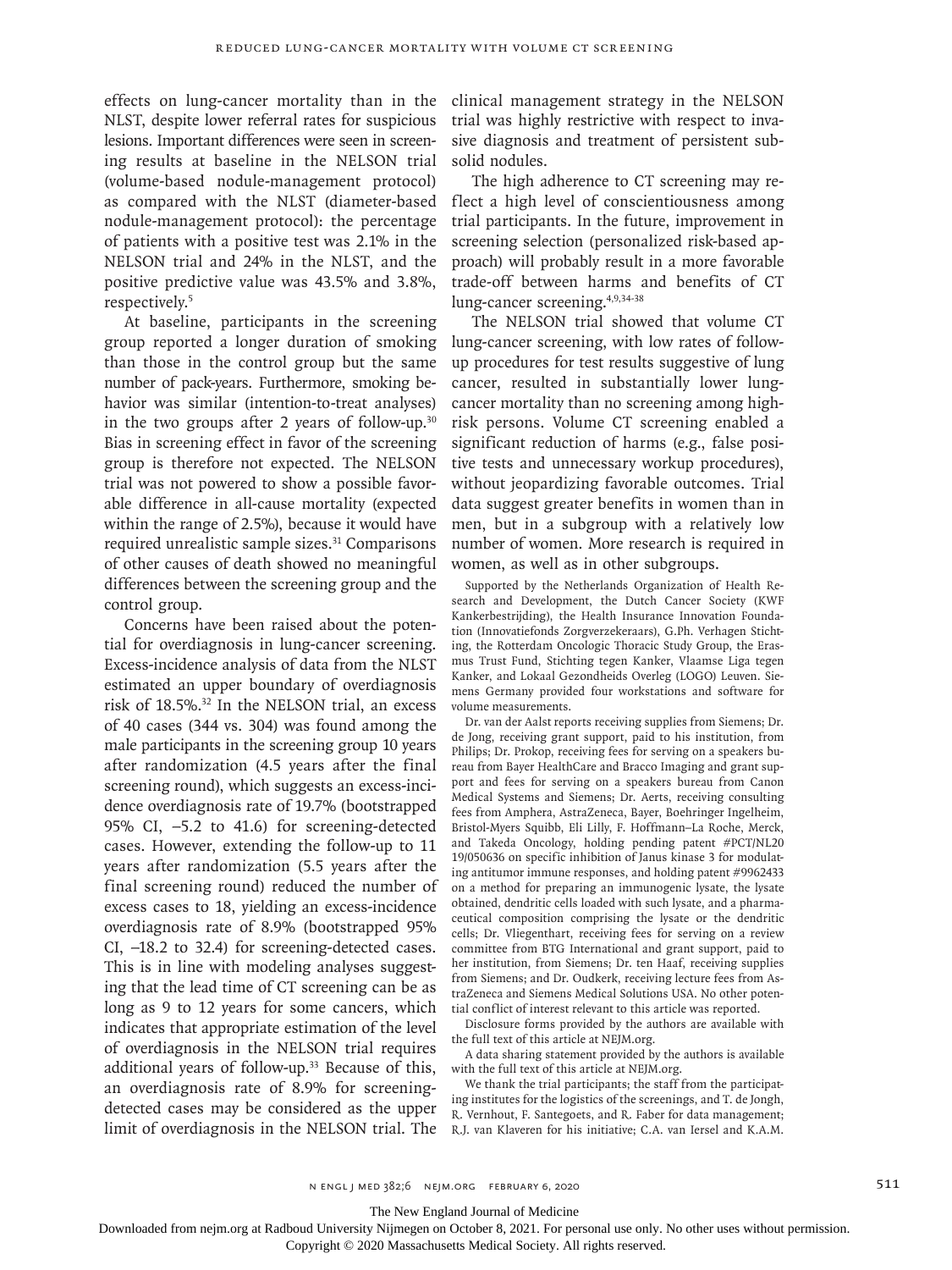van den Bergh for their contributions to the setup of the trial; M. Quak and E.F. Blom for their research assistance; Y. Wang, D.M. Xu, A. Leusveld, Y. Zhao, M.D. Dorrius, X. Xie, G.J. de Jonge, and M.R. Rook for central reading of the scans; A. Schermann at University Medical Center Utrecht for local reading of the scans; all screening personnel and treating specialists at the (screening) medical centers; the staff of Statistics Netherlands (K.H. de

Bruin and J.W.P.F. Kardaun), the Dutch Cancer Registry (G. Campschroer), and the Belgian Cancer Registry/eHealth platform (L. Van Eycken, N. Van Damme, F. Calay, and K. Vos) for providing the linkages with the national registries; and C.D. Berg, S. Moss, P.E. Postmus, and J.D.F. Habbema for their contribution as members of the international mortality advisory committee.

#### **Appendix**

The authors' full names and academic degrees are as follows: Harry J. de Koning, M.D., Ph.D., Carlijn M. van der Aalst, Ph.D., Pim A. de Jong, M.D., Ph.D., Ernst T. Scholten, M.D., Ph.D., Kristiaan Nackaerts, M.D., Ph.D., Marjolein A. Heuvelmans, M.D., Ph.D., Jan-Willem J. Lammers, M.D., Ph.D., Carla Weenink, M.D., Uraujh Yousaf-Khan, M.D., Ph.D., Nanda Horeweg, M.D., Ph.D., Susan van 't Westeinde, M.D., Ph.D., Mathias Prokop, M.D., Ph.D., Willem P. Mali, M.D., Ph.D., Firdaus A.A. Mohamed Hoesein, M.D., Ph.D., Peter M.A. van Ooijen, Ph.D., Joachim G.J.V. Aerts, M.D., Ph.D., Michael A. den Bakker, M.D., Ph.D., Erik Thunnissen, M.D., Ph.D., Johny Verschakelen, M.D., Ph.D., Rozemarijn Vliegenthart, M.D., Ph.D., Joan E. Walter, M.D., Ph.D., Kevin ten Haaf, Ph.D., Harry J.M. Groen, M.D., Ph.D., and Matthijs Oudkerk, M.D., Ph.D.

The authors' affiliations are as follows: the Departments of Public Health (H.J.K., C.M.A., U.Y.-K., K.H.) and Pulmonology (J.G.J.V.A.), Erasmus MC–University Medical Center Rotterdam, and the Departments of Pulmonology (S.W.) and Pathology (M.A.B.), Maasstad Hospital, Rotterdam, the Departments of Radiology (P.A.J., W.P.M., F.A.A.M.H.) and Pulmonology (J.-W.J.L.), University Medical Center Utrecht, Utrecht, the Departments of Radiology (E.T.S.) and Pulmonology (C.W.), Spaarne Gasthuis, Haarlem, the Department of Radiation Oncology, Leiden University Medical Center, Leiden (N.H.), the Faculty of Medical Sciences (M.A.H., J.E.W., M.O.), the Data Science Center in Health (P.M.A.O.), and the Departments of Radiology (R.V.) and Pulmonology (H.J.M.G), University of Groningen– University Medical Center Groningen, and the Institute for DiagNostic Accuracy (J.E.W., M.O.), Groningen, the Department of Radiology, Radboud University Medical Center, Nijmegen (M.P.), and the Department of Pathology, University Medical Center Amsterdam, Amsterdam (E.T.) — all in the Netherlands; and the Departments of Pulmonology (K.N.) and Radiology (J.V.), KU Leuven, University Hospital, Leuven, Belgium.

#### **References**

**1.** Bray F, Ferlay J, Soerjomataram I, Siegel RL, Torre LA, Jemal A. Global cancer statistics 2018: GLOBOCAN estimates of incidence and mortality worldwide for 36 cancers in 185 countries. CA Cancer J Clin 2018;68:394-424.

**2.** Siegel RL, Miller KD, Jemal A. Cancer statistics, 2018. CA Cancer J Clin 2018;68: 7-30.

**3.** Tobacco: data and statistics. Geneva: World Health Organization, 2019 (http:// www.euro.who.int/en/health-topics/disease -prevention/tobacco/data-and-statistics).

**4.** Leon ME, Peruga A, McNeill A, et al. European Code against Cancer, 4th edition: tobacco and cancer. Cancer Epidemiol 2015;39:Suppl 1:S20-S33.

**5.** The National Lung Screening Trial Research Team. Reduced lung-cancer mortality with low-dose computed tomographic screening. N Engl J Med 2011; 365:395-409.

**6.** The National Lung Screening Trial Research Team. Lung cancer incidence and mortality with extended follow-up in the National Lung Screening Trial. J Thorac Oncol 2019;14:1732-42.

**7.** de Koning HJ, Meza R, Plevritis SK, et al. Benefits and harms of computed tomography lung cancer screening strategies: a comparative modeling study for the U.S. Preventive Services Task Force. Ann Intern Med 2014;160:311-20.

**8.** Humphrey LL, Deffebach M, Pappas M, et al. Screening for lung cancer with low-dose computed tomography: a systematic review to update the US Preventive

Services Task Force recommendation. Ann Intern Med 2013;159:411-20.

**9.** van der Aalst CM, Ten Haaf K, de Koning HJ. Lung cancer screening: latest developments and unanswered questions. Lancet Respir Med 2016;4:749-61.

**10.** Health Council, WBO Committee. Population Screening Act: CT screening on lung cancer. The Hague: Health Council of the Netherlands, 2000.

**11.** van Iersel CA, de Koning HJ, Draisma G, et al. Risk-based selection from the general population in a screening trial: selection criteria, recruitment and power for the Dutch-Belgian randomised lung cancer multi-slice CT screening trial (NELSON). Int J Cancer 2007;120:868- 74.

**12.** van Klaveren RJ, de Koning HJ, Mulshine J, Hirsch FR. Lung cancer screening by spiral CT: what is the optimal target population for screening trials? Lung Cancer 2002;38:243-52.

**13.** van Klaveren RJ, Oudkerk M, Prokop M, et al. Management of lung nodules detected by volume CT scanning. N Engl J Med 2009;361:2221-9.

**14.** Yousaf-Khan U, Horeweg N, van der Aalst C, Ten Haaf K, Oudkerk M, de Koning H. Baseline characteristics and mortality outcomes of control group participants and eligible non-responders in the NELSON lung cancer screening study. J Thorac Oncol 2015;10:747-53.

**15.** Horeweg N, van der Aalst CM, Vliegenthart R, et al. Volumetric computed tomography screening for lung cancer: three rounds of the NELSON trial. Eur Respir J 2013;42:1659-67.

**16.** Yousaf-Khan U, van der Aalst C, de Jong PA, et al. Final screening round of the NELSON lung cancer screening trial: the effect of a 2.5-year screening interval. Thorax 2017;72:48-56.

**17.** Xu DM, Gietema H, de Koning H, et al. Nodule management protocol of the NELSON randomised lung cancer screening trial. Lung Cancer 2006;54:177-84.

**18.** Walter JE, Heuvelmans MA, de Jong PA, et al. Occurrence and lung cancer probability of new solid nodules at incidence screening with low-dose CT: analysis of data from the randomised, controlled NELSON trial. Lancet Oncol 2016; 17:907-16.

**19.** Walter JE, Heuvelmans MA, de Bock GH, et al. Relationship between the number of new nodules and lung cancer probability in incidence screening rounds of CT lung cancer screening: the NELSON study. Lung Cancer 2018;125:103-8.

**20.** Xie X, Willemink MJ, Zhao Y, et al. Inter- and intrascanner variability of pulmonary nodule volumetry on low-dose 64-row CT: an anthropomorphic phantom study. Br J Radiol 2013;86:20130160. **21.** Xie X, Zhao Y, Snijder RA, et al. Sensitivity and accuracy of volumetry of pulmonary nodules on low-dose 16- and 64-row multi-detector CT: an anthropomorphic phantom study. Eur Radiol 2013;23:139- 47.

**22.** Horeweg N, van Klaveren RJ, Groen HJ, et al. Blinded and uniform cause of

512 **N ENGL J MED 382;6 NEIM.ORG FEBRUARY 6, 2020** 

The New England Journal of Medicine

Downloaded from nejm.org at Radboud University Nijmegen on October 8, 2021. For personal use only. No other uses without permission.